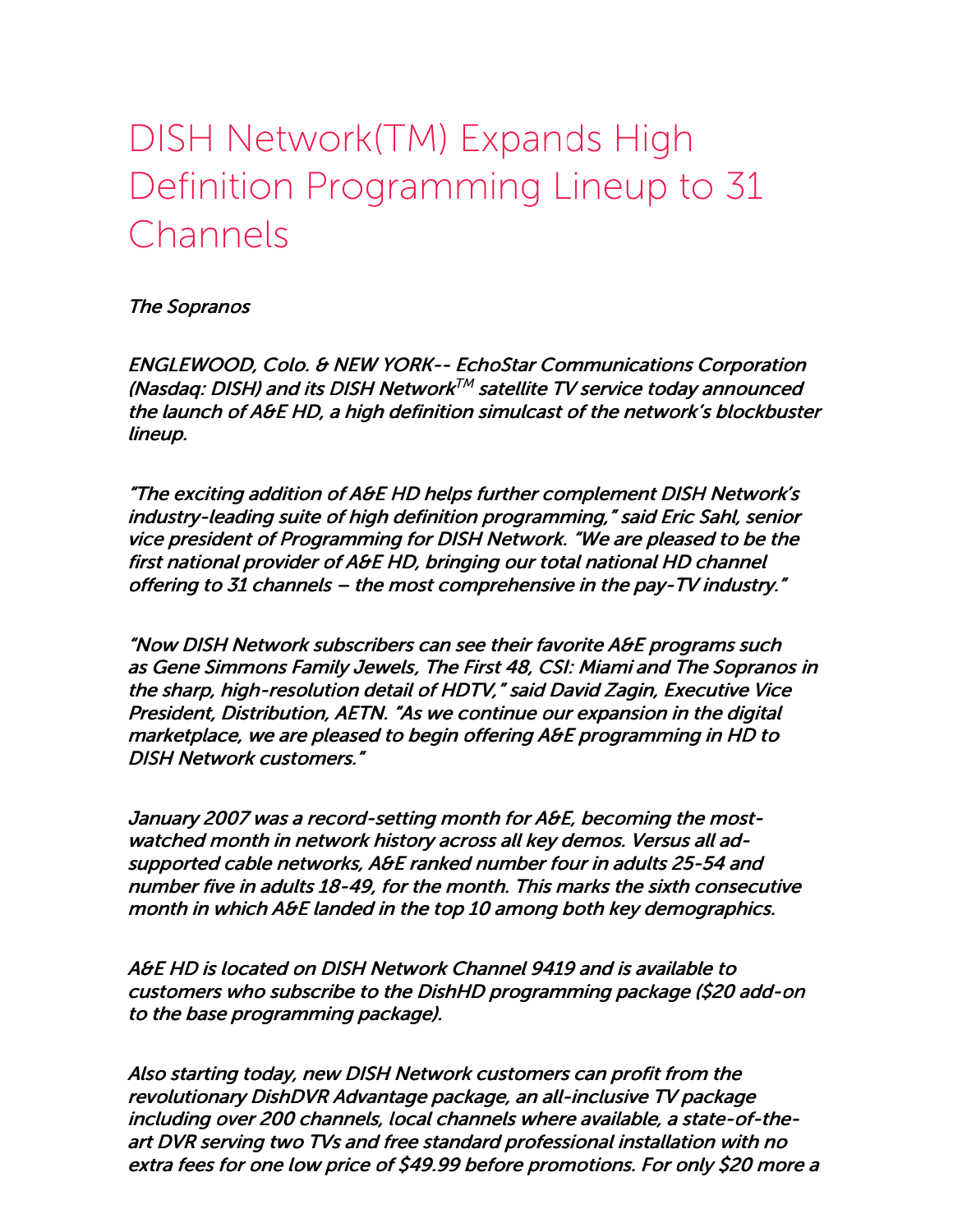month customers can customize their DishDVR Advantage plan with DishHD. Additionally, DISH Network's highly acclaimed two-room ViP622 HD DVR is now available for free to new customers.

For more information about DISH Network and the DishHD programming packages, call 1-800-333-DISH (3474), visit [www.dishnetwork.com](http://www.dishnetwork.com/), or visit your local DISH Network retailer.

About EchoStar Communications Corporation

EchoStar Communications Corporation (Nasdaq: DISH) serves more than 13 million satellite TV customers through its DISH Network(TM), the fastestgrowing pay-TV provider in the country since 2000. DISH Network's services include hundreds of video and audio channels, Interactive TV, HDTV, sports and international programming, together with professional installation and 24 hour customer service. EchoStar has been <sup>a</sup> leader for more than 25 years in satellite TV equipment sales and support worldwide. EchoStar is included in the Nasdaq-100 Index (NDX) and is <sup>a</sup> Fortune 300 company. Visit EchoStar's Web site at [www.echostar.com](http://www.echostar.com/) or call 1-800-333-DISH (3474).

About A&E HD

A&E HD offers <sup>a</sup> diverse mix of high quality entertainment; ranging from the network's signature Real-Life Series franchise, including High Definition presentations of the hit series "Driving Force," "King of Cars" and "Dallas SWAT," to critically acclaimed original movies, dramatic series and the most successful justice shows on cable, including "Cold Case Files" and "The First 48." A&E HD is the official home to the high-profile off-network series presented in High Definition "24," "CSI: Miami," "Crossing Jordan" and "The Sopranos." The A&E website is located at **[www.aetv.com](http://www.aetv.com/).** The A&E Insider is located at [www.aetv.com/insider](http://www.aetv.com/insider). For more information and photography please visit us on the web at [www.aetvpress.com](http://www.aetvpress.com/).

Contact:

EchoStar Communications Corporation Kevin Hubbard, 720-514-5351 [press@echostar.com](mailto:press@echostar.com) or A&E Television Network Dan Silberman, 212-210-9114